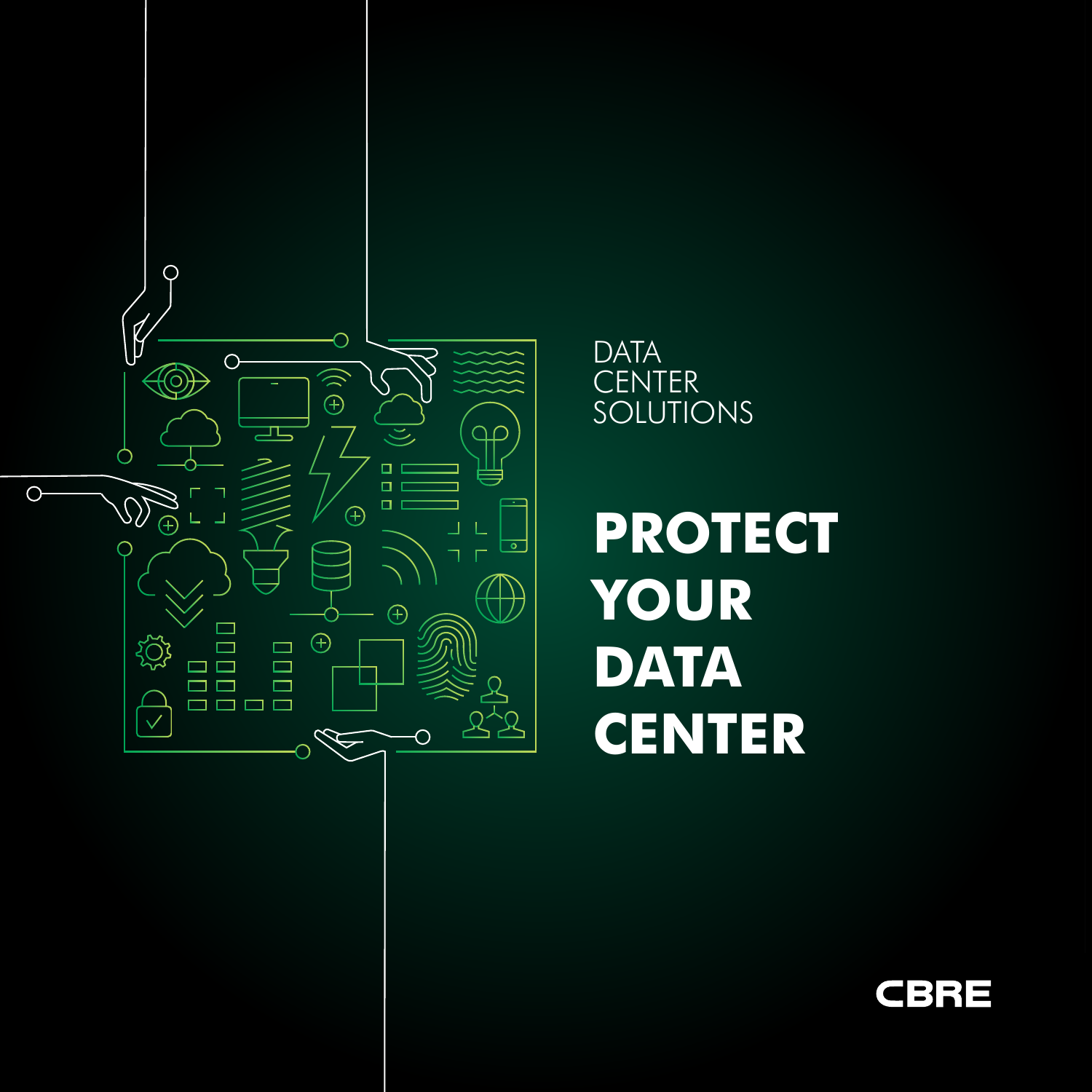# **PROTECT YOUR DATA CENTER**

### DATA CENTER SOLUTIONS TO ENSURE RELIABLE AND COST EFFECTIVE OPERATIONS

O

In recent months, our dependence on data centers has increased significantly while at the same time the pressure to maintain uptime and control costs has become even more challenging.

CBRE Data Center Solutions understands your needs and stands ready to respond. We already support over 850 data centers globally through four key solutions:



#### **WE OPERATE SMARTER**

CBRE clients have experienced up to 20% annual savings by switching to a Converged Operations model.



#### **WE LEVERAGE OUR BUYING POWER**

CBRE has a global total supply chain spend of over \$44bn. The strength of this procurement power means we are in a better position to ensure continuity of supply in times of shortage, as well as obtain lower prices.



O

#### **WE STAY ONE STEP AHEAD**

The ability to use remote monitoring technology means that risk can be managed with less on-site presence.

 $\overline{\bigcirc}$ 



#### **WE CONTINUOUSLY DELIVER**

DCS Shield offers a full suite of risk management processes, technology, training and assessments deemed most impactful in reducing unplanned downtime.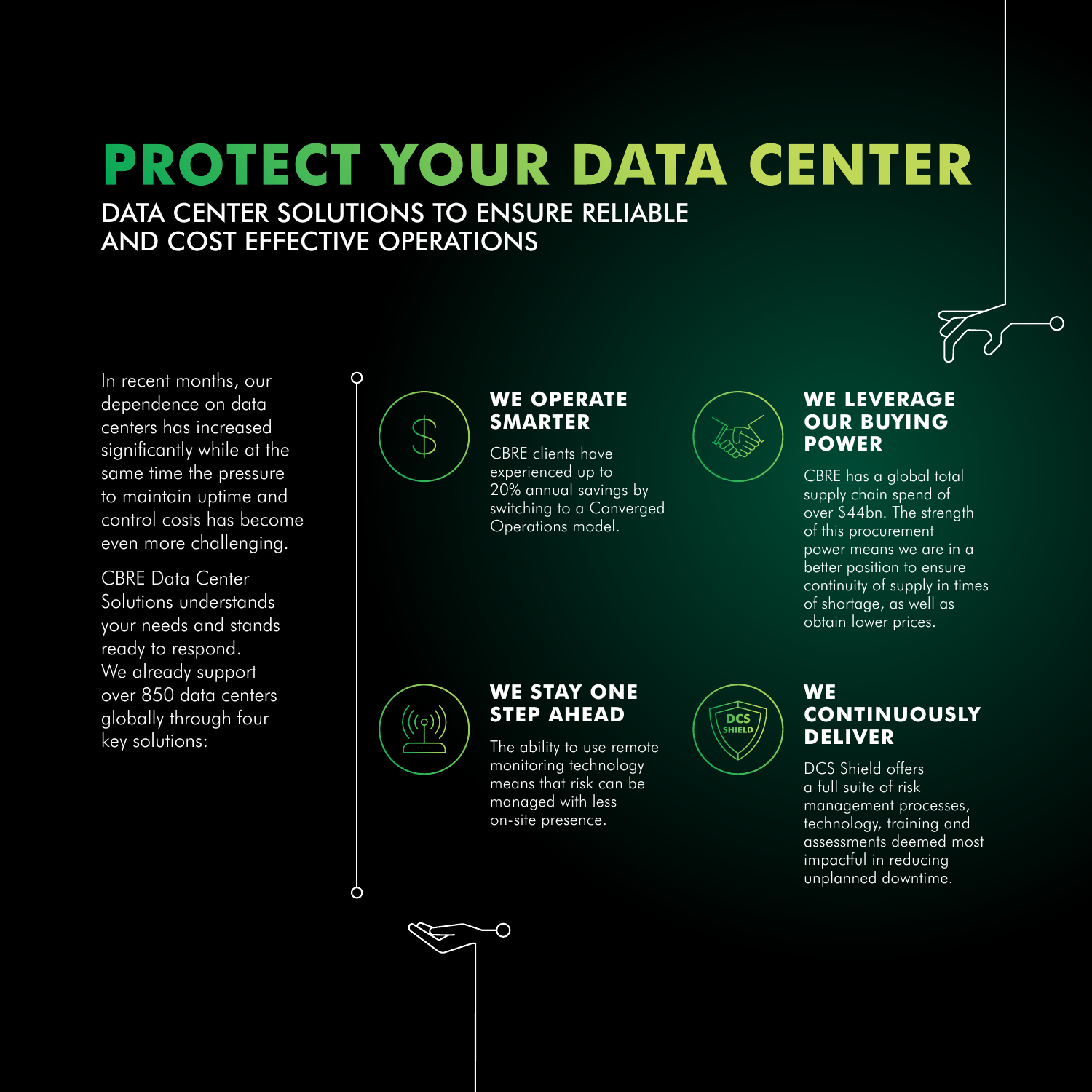## **WE OPERATE SMARTER** CONVERGED OPERATIONS

Streamlining the operation and management of facilities and IT functions through a single operational and financial model unlocks cost savings and efficiencies for data center operators.

Increased Visibility of Risk and better understanding of resilience across both Facility and IT to maximize application uptime

 $\overline{O}$ 

 $\overline{O}$ 

FM & Technology Synergy leads to standardization and consistency

O



Expected 20% Cost Reduction

through shared M&E and IT resources and increased

self performance

allows for greater visibility and capacity planning

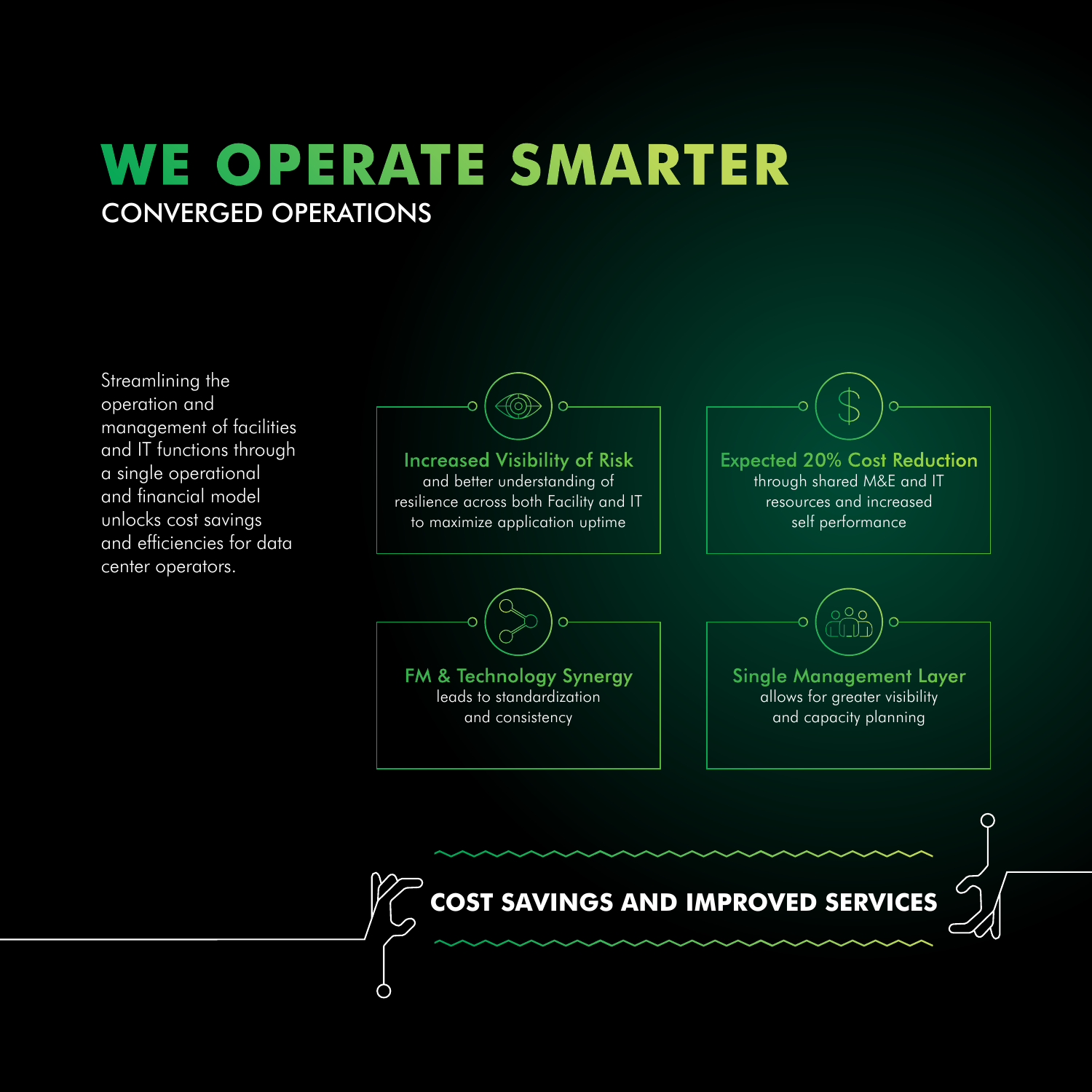# **WE STAY ONE STEP AHEAD** REMOTE MONITORING

Utilizing technology to enable remote solutions reduces risk, offers greater visibility of real time performance data, and allows for less staff to be required on site.

Our Remote Solutions are based on our 24 hour Virtual Operations Center (VOC) providing a choice of four different solutions each designed to suit your unique requirements.

#### **WHITESPACE ADVISOR**

 $\mathsf{Q}$ 

 $\circ$ 

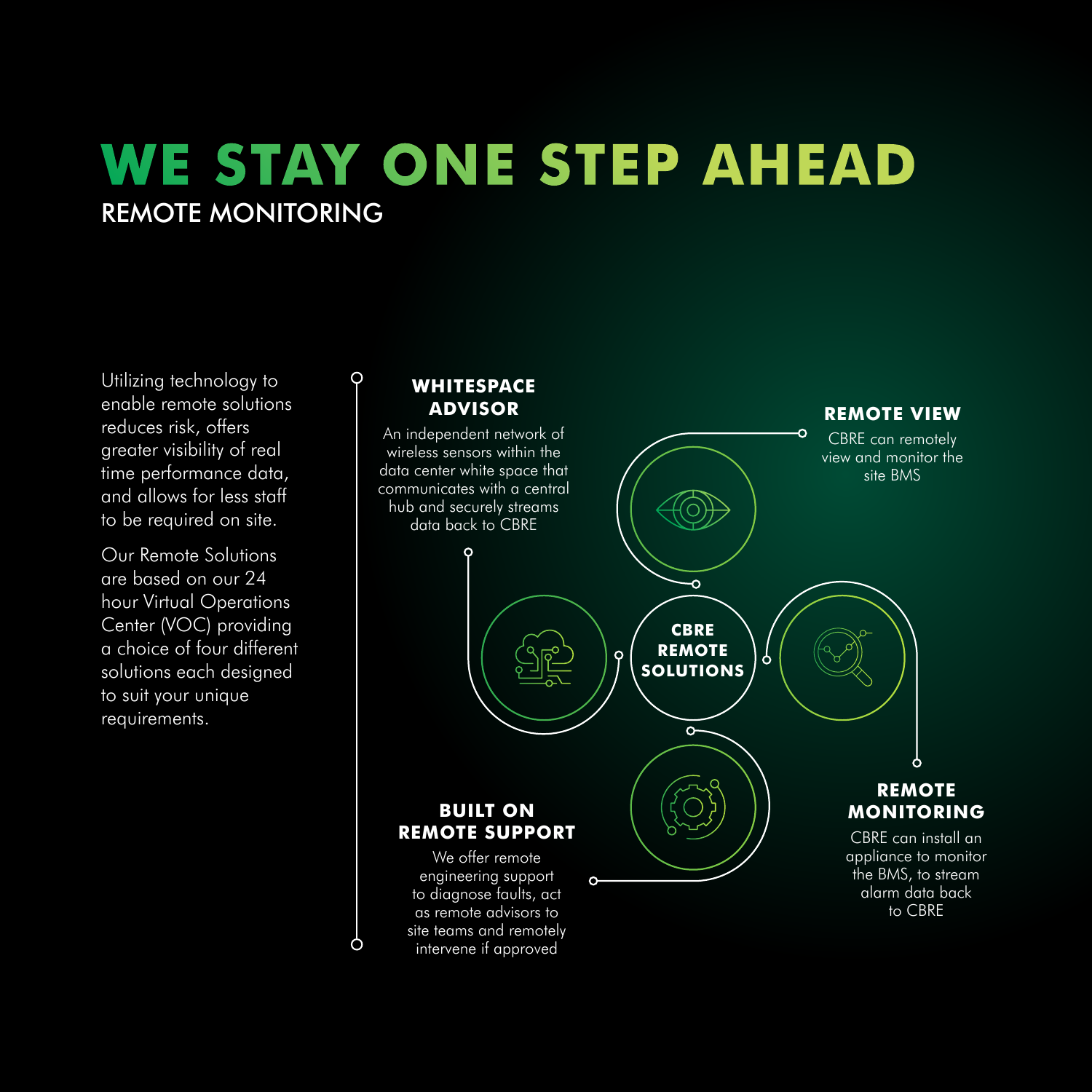# **WE LEVERAGE OUR BUYING POWER**

### GLOBAL SUPPLY CHAIN SOLUTIONS

This rapidly changing business environment requires access to world class Supply Chain services. CBRE can offer strength through our robust supply chain; with over \$44bn in annual spend, our leverage to reduce costs is unrivalled.

This buying power means we can ensure rapid access to staple products and services that are in high demand. We can also offer reassurance of stable supply partners with Business Continuity Plans and agreements.

The breadth of our supply chain means that we can offer a consistent delivery service by utilising alternative products and vendors where needed.

#### **LEVERAGE THE SCALE OF CBRE'S SUPPLY CHAIN ADVANTAGE TO CREATE SUPERIOR OUTCOMES**

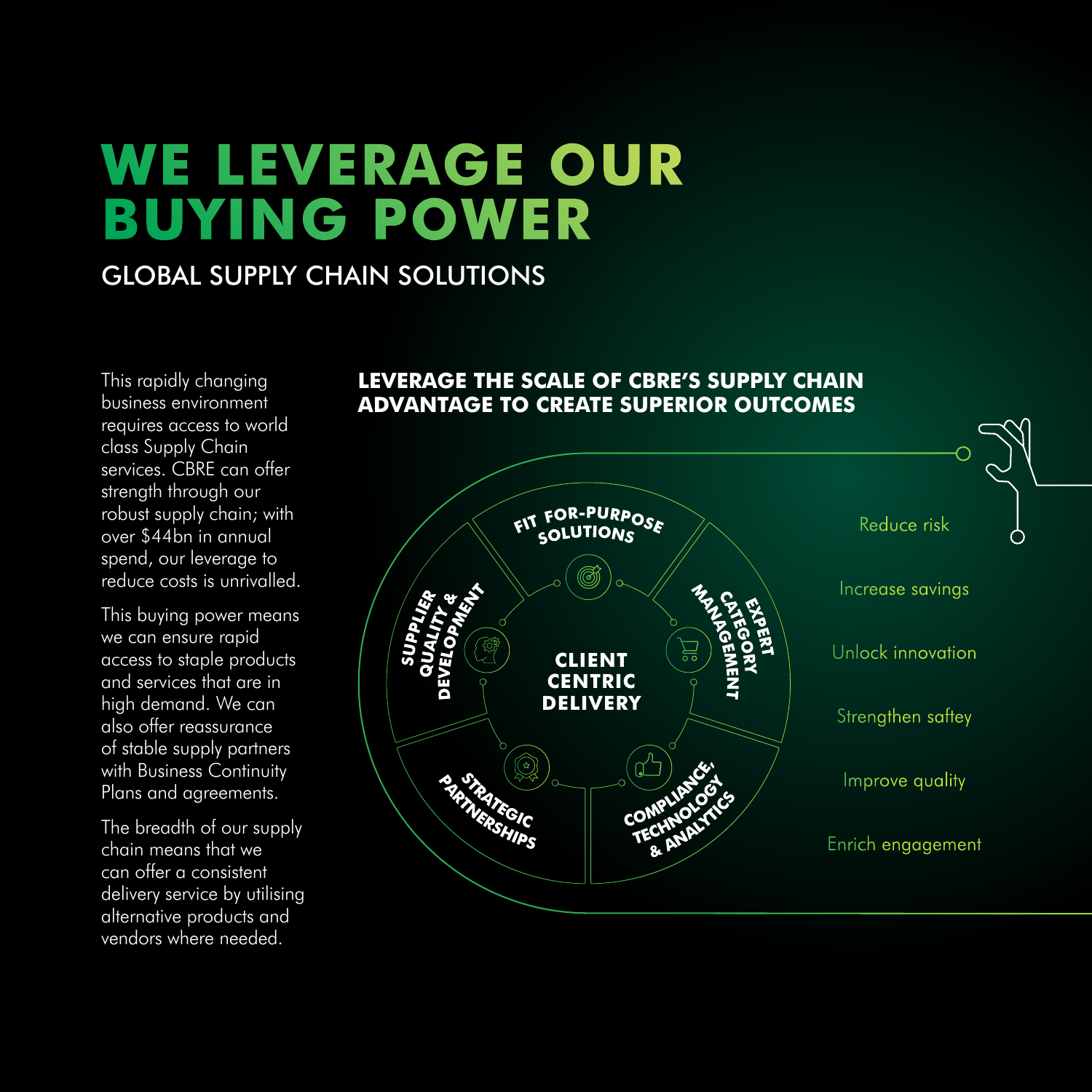# **WE CONTINUOUSLY DELIVER**

### DCS SHIELD

DCS Shield is a suite of CBRE bespoke processes, technology, training and assessments deemed to have the highest impact in reducing unplanned downtime. Through DCS Shield we build highly-trained, self-aware and motivated teams that deliver the lowest risk profile in the industry.

#### With 30+ years

of data center industry experience, our best practices have evolved and improved over time to ensure superior, unrivaled service delivery.

#### **COMPONENTS OF THE DCS SHIELD SUITE INCLUDE:**

#### behaviors and aptitudes to be successful in a data center environment. **DCS SHIELD** Human Factors Training Program

combats human factor related errors by helping technicians understand how human error occurs, and creates a risk awareness culture at all levels.

DCS Select is our recruiting assessment tool that determines if candidates have the right

CNet CCAM and CDCTP<sup>™</sup> Certifications provide training and ongoing Confidence and Competence Assessments of our data center technicians so they can better understand their operational

Superior

uptime

knowledge and gaps.

CERM<sup>™</sup> Quantum is our Critical Environment Risk Management Program tailored to each clients'

business strategy, compliance requirements and risk needs.